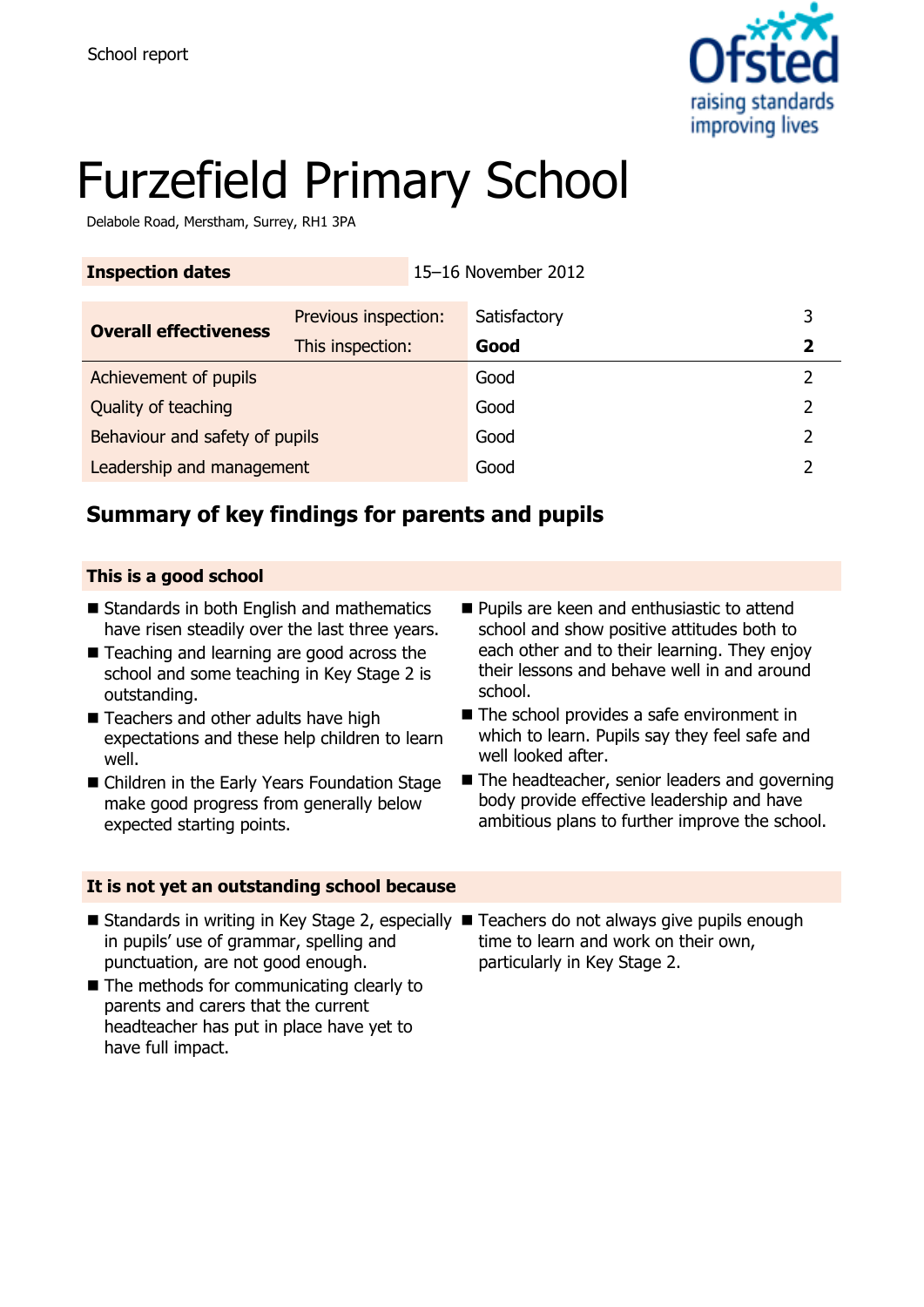## **Information about this inspection**

- **Inspectors observed 20 lessons, of which three were joint observations with senior leaders.**
- They talked to different groups of pupils about their learning and their attitudes towards school. Inspectors looked at pupils' work across different subjects and by year groups.
- Inspectors met with members of the school management team, members of the governing body and the local authority school improvement adviser to discuss the ways in which they are driving improvement for the school.
- They considered the 51 responses to the on-line questionnaire (Parent View) and the 14 responses given by teachers and teaching assistants in the staff questionnaire.
- Inspectors talked to parents and carers at the start and end of the school day to gain an impression of their views about the school.
- They looked at a range of documentation, including the school's data on pupils' current progress, teachers' planning and assessment of pupils' work, minutes of governing body meetings and also information relating to behaviour and attendance and evidence concerning safeguarding.

## **Inspection team**

| Marion Hobbs, Lead inspector | <b>Additional inspector</b> |
|------------------------------|-----------------------------|
| John Collins                 | Additional inspector        |
| <b>Jill Thewlis</b>          | Additional inspector        |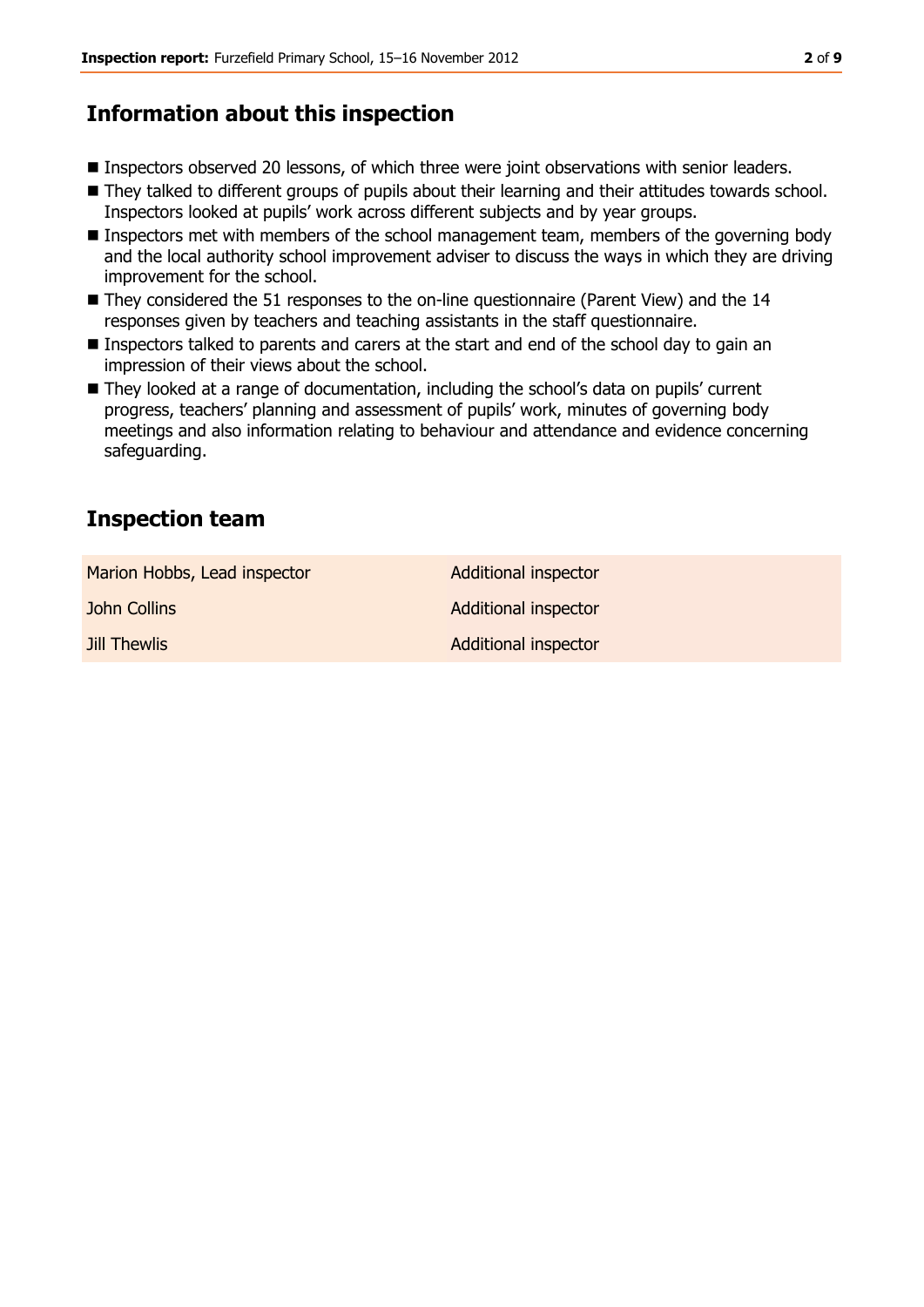# **Full report**

## **Information about this school**

- The school is larger than most primary schools.
- The proportion of pupils known to be eligible for the pupil premium, which is extra funding made available by the government to support certain groups of pupils, is above average.
- The majority of pupils have English as their first language and the number of pupils from minority ethnic groups is below the national average.
- A specialist resource centre, The Ocean, provides for the needs of pupils identified as having moderate learning difficulties. The children's centre, also part of the school site, includes a nursery, Shining Stars, for children aged three.
- A higher proportion of pupils than those found nationally is supported at school action and school action plus or has a statement of special educational needs.
- $\blacksquare$  The school meets the government's floor standard, which is the minimum expected for pupils' attainment and progress.

## **What does the school need to do to improve further?**

- Maximise opportunities in all subjects to promote independent learning throughout the school.
- Improve standards in writing for Key Stage 2 pupils by:
	- focusing on the teaching of grammar, spelling and punctuation
	- providing more opportunities for pupils to practise and extend their writing skills in different subjects.
- Ensure that parents and carers fully understand the school's systems, especially in relation to behaviour, and feel that their views are always heard and valued.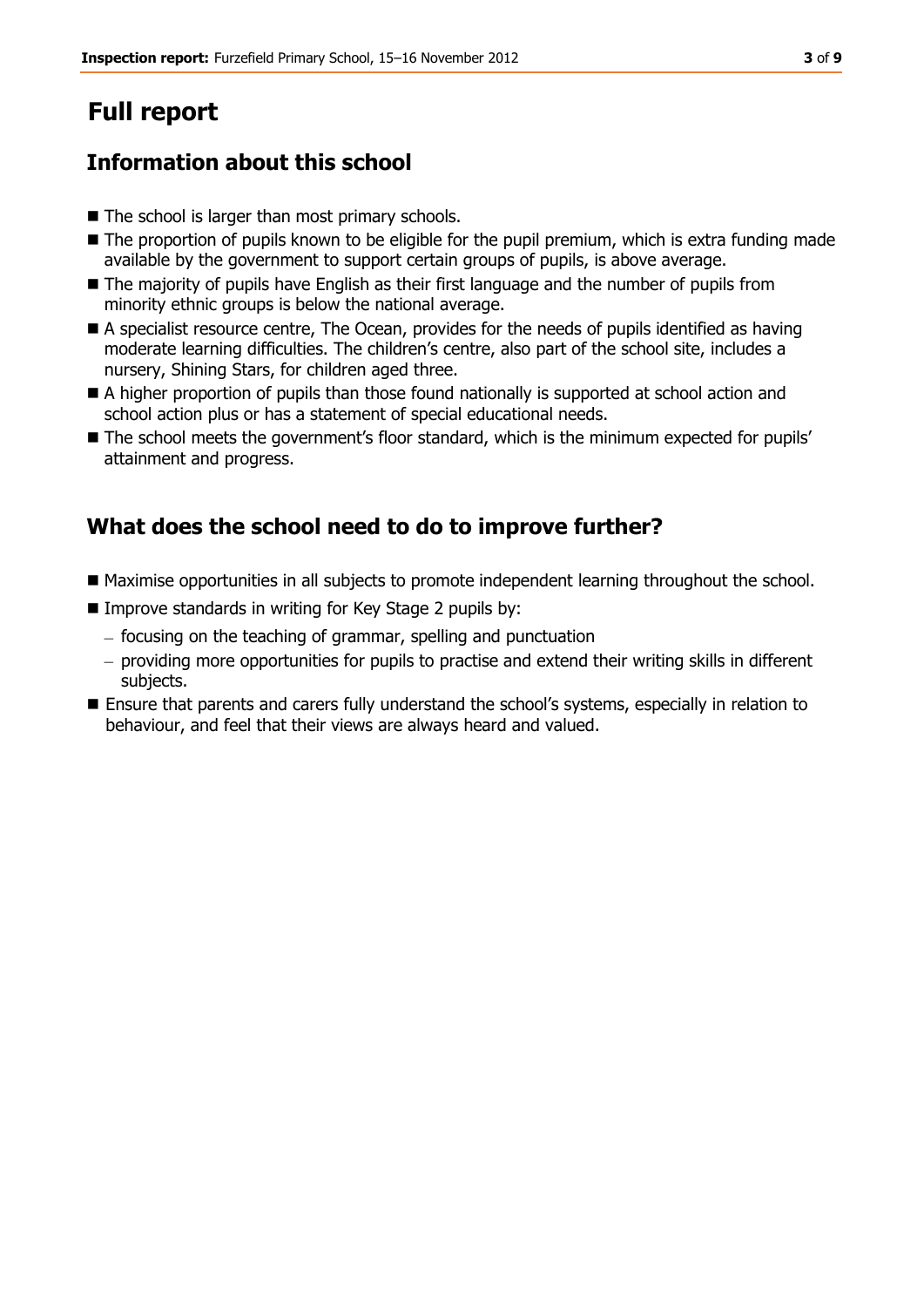## **Inspection judgements**

#### **The achievement of pupils is good**

- **Pupils enter the school with skills that are generally below the levels expected for their age.** They make good progress in the Early Years Foundation Stage which prepares them well for moving into Year 1.
- The school has an improving picture over time of closing the gaps for all groups of pupils in all subjects. Gaps, evident in the 2011 national tests and teachers' assessments, have closed rapidly, particularly in mathematics, and for the more able in mathematics, where a group of girls attained well above the national average for the higher Level 6 at the end of Year 6.
- In English and mathematics, combined results at the end of Key Stage 2 for middle and higher ability pupils are now in line with or exceed national averages.
- When looked at separately, attainment and progress in writing, although they have a positive impact on pupils' achievement, are lower than in reading and mathematics across the school. The school is addressing this robustly in order to secure better outcomes for all groups of pupils.
- **Progress for most significant groups is improving in both Key Stages 1 and 2. Where attainment** is still below the national expectations, gaps are closing and the school has a firm grasp on tracking these pupils' progress.
- Disabled pupils and those with special educational needs make good progress thanks to the high-quality support they obtain in classes. Teachers and teaching assistants plan activities carefully so that pupils are able to achieve in line with their classmates.
- **Pupils eligible for the pupil premium make good progress in line with their peers owing to the** good use of the funding the school receives to provide additional support. A breakfast club, homework club and specific intervention class groups all combine to fully support the needs of these learners.
- **Pupils make good progress in reading and mathematics in Key Stages 1 and 2. This is** underpinned by a whole school focus on reading and mental mathematical learning.

#### **The quality of teaching is good**

- The quality of teaching over time is good, with some examples of outstanding teaching in Key Stage 2.
- In the Early Years Foundation Stage, children benefit from a stimulating environment in which to explore and learn. Indoor and outdoor provision supports the needs of these pupils well and enables them to make good progress. Consistent approaches to the teaching of letters and sounds (phonics) mean that reading skills develop well.
- Teachers have high expectations and plan lessons that motivate pupils to learn. Pupils in Year 6 spoke enthusiastically about their study of micro-organisms and the breadth of their understanding relating to the Gunpowder Plot. Teaching assistants are employed skilfully to give extra help to individuals and small groups of learners.
- The quality of teaching for those pupils attending The Ocean fully supports their needs. Imaginative and stimulating approaches to, for example, storytelling enable pupils to engage with complex ideas whilst developing their use of letters and sounds (phonics).
- Typically, the pace of lessons is brisk so that pupils learn new knowledge quickly and no time is wasted. Questioning usually encourages individual pupils to deepen their understanding and often pupils are asked to develop their learning through talk, sharing ideas aloud about how to use language effectively and/or solve problems mathematically.
- Success in getting pupils to talk in order to promote and extend their learning and understanding now needs to be matched by high-quality opportunities for personal reflection in writing. On a few occasions a lack of opportunities for pupils to develop ways of working independently, in some activities especially in Years 3 to 6, sometimes slows progress.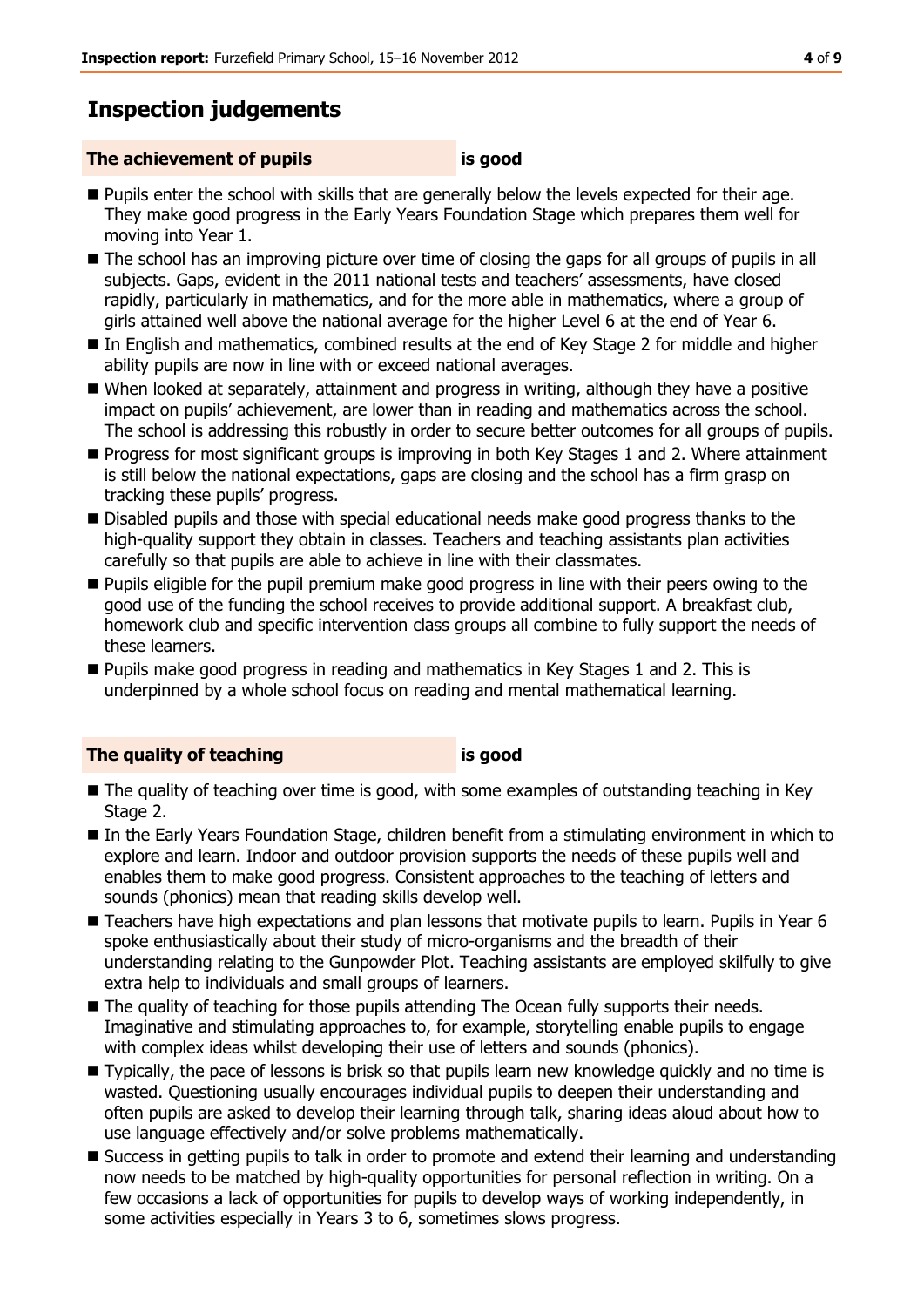- Teachers' good subject knowledge means that English and mathematics are generally taught well. Pupils comment on their enjoyment of lessons. However, the school recognises that it needs to place greater emphasis on explicitly teaching grammar, spelling and punctuation in order that all groups of pupils are better placed to make expected, or better than expected, rates of progress in national tests for writing.
- Reading and reading for pleasure have been key priorities for the school over the past two years, with the result that reading at Key Stage 2 for all pupils is now a little above the national average. The school library is attractive and well stocked and pupils use this regularly to support them with their personal enjoyment of reading. Author visits and book signings are another regular means of developing a culture of reading for all.
- **Pupils who are disabled and those with special educational needs, along with those who are** eligible for the pupil premium, are all well supported in their learning. Teachers and teaching assistants plan and work closely together to help these pupils make good progress in lessons.
- Pupils' work is marked regularly and feedback explains clearly what pupils need to do in order to improve their work further. When asked, pupils understand their targets and are keen to try to exceed these.
- Homework is set regularly to support learning. A homework club, run by teaching assistants after school and funded by the pupil premium initiative, ensures that vulnerable pupils are well supported to succeed in this aspect of their study.

#### **The behaviour and safety of pupils are good**

- **Pupils' behaviour in and around school is good. Pupils have positive attitudes to work and are** keen to take part in lessons.
- When asked, pupils say they feel safe and that bullying is not an issue at their school. They understand different forms of bullying and appreciate the ways in which the school teaches them about safety, for example in lessons and through assemblies.
- The majority of parents and carers who completed the on-line questionnaire (Parent View) agreed that their children are happy, safe and well looked after by the school. Staff also agreed that behaviour is good. The school is confident that the few concerns about behaviour raised by parents and carers to inspectors in conversation at the school gate are being addressed, both through more effective methods of contacting parents and carers and the new school website.
- The school encourages pupils to take responsibility for behaviour by appointing 'buddies' who help at play and lunch times in open spaces, such as the playground and dining hall. The school council is another pupil group which contributes to the good behaviour and safety of all, for example through the funds they raise to buy indoor and outdoor play equipment.
- Behaviour is managed consistently well by all staff. School rules and procedures are applied appropriately and pupils fully understand these. Records show that the number of incidents and exclusions have fallen over time.
- Rates of attendance show an improving trend over the last three years and overall attendance is now above average.

#### **The leadership and management are good**

- The headteacher, leadership team and governors consistently communicate high expectations and a shared vision to help the school continue to improve. Staff, pupils and parents and carers all recognise and value this.
- As a result of the strategic work carried out by the governing body and senior staff in the past two years, and since the appointment of the current headteacher in September 2010, teaching is now good. Performance management and professional development are closely linked to improving outcomes for pupils. Governors monitor this work closely.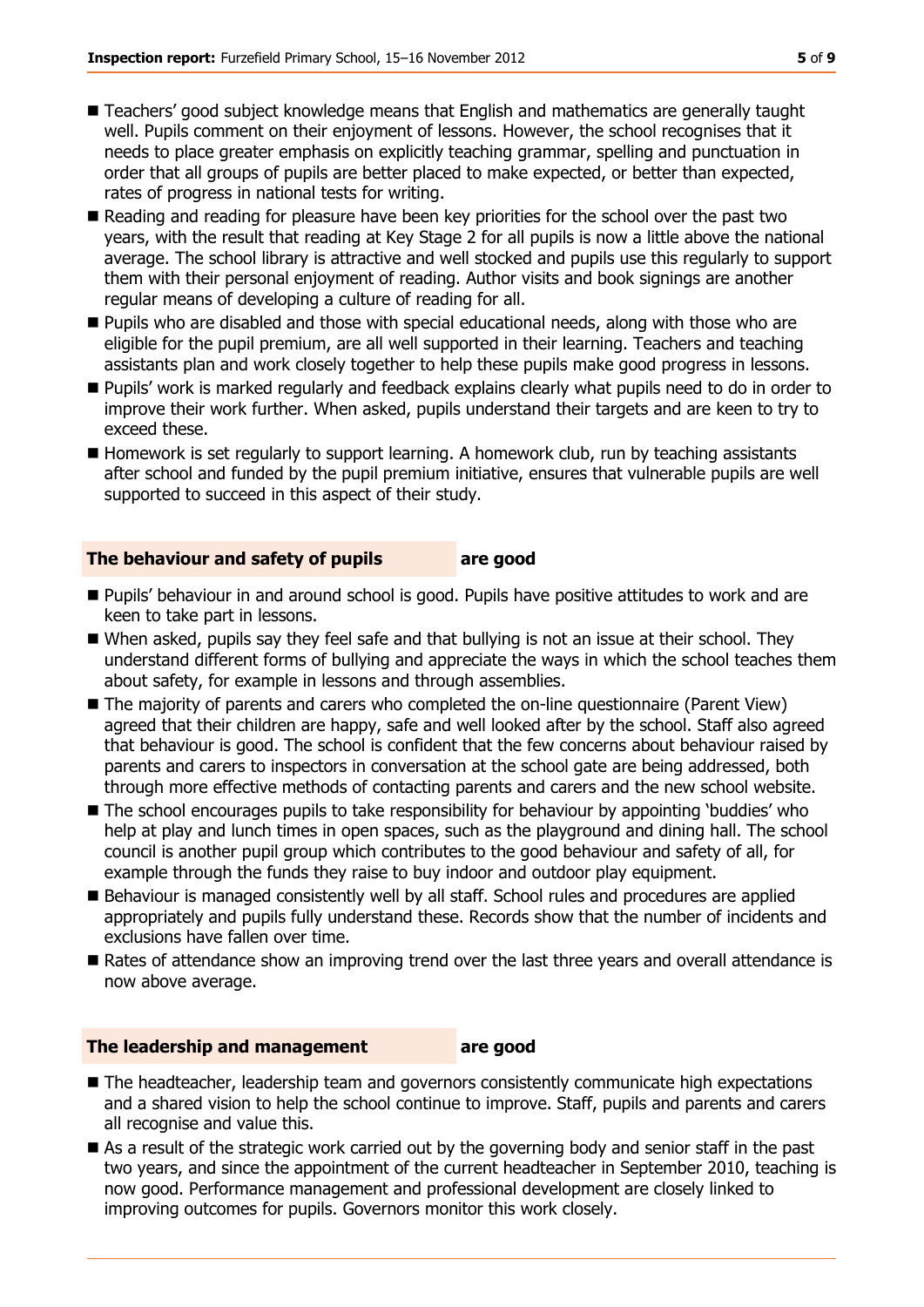- The local authority school improvement adviser works alongside the headteacher and senior staff to drive improvement at all levels. Her strong support since the current headteacher's appointment has had direct impact on improving the quality of teaching and learning across the school and in securing improved outcomes for all significant groups of pupils.
- Pupil premium funding is used effectively to provide academic support to identified individual pupils and groups of pupils by the number of teaching assistants employed by the school. As a result, pupils make at least good progress. Assistants are used well in classes working alongside teachers to support groups and individual pupils, as well as in running a regular homework club and breakfast club.
- The school curriculum is broad and balanced and matched well to the needs of all pupils, including disabled pupils and those with special educational needs. Outdoor learning, through for example the Forest School and educational visits in the local area, further enriches all pupils' experiences.
- **Pupils are supported well in their spiritual, moral social and cultural development in lessons,** extra-curricular activities and after-school clubs as well as other educational experiences, for example visits made by different kinds of writers.
- **Displays in classrooms and throughout open spaces in and around the school celebrate diversity** and equality. The curriculum and building have been adapted appropriately to ensure that all groups of pupils have equal access to all that the school offers. The naming of school year classes by national countries and increasingly more distant global countries helps to develop pupils' understanding of themselves as modern, global citizens.
- The school is actively seeking to engage parents and carers more fully in their children's learning. Better understanding of pupils' personal targets in relation to national expectations of progress is now regularly shared at parents' evenings, and parents and carers are encouraged to attend school assemblies and performances whenever possible.

#### **The governance of the school:**

− The governing body is fully committed to providing high-quality support and challenge to the school. The Chair of the Governing Body is the local parish priest and, as a result, liaises effectively between the school and members of the community. Governors involve themselves as much as possible in the daily running of the school. They attend lessons, school staff training days, work with teachers and support at parents' evenings in order to understand the school well. Governors work closely with senior staff to monitor the quality of teaching across the school. They regularly review performance management of staff throughout the school and relate staff salary progression to pupils' progress. They work with the local authority school improvement adviser to set personal targets for the headteacher. Effective subcommittees oversee all aspects of the school's activity and ensure that the school meets statutory requirements, including those relating to safeguarding. They take great care to see that resources, including financial resources, are used well to support all pupils' learning. The governing body has made effective use of the local authority school improvement provision, as well as creatively deploying funding to buy in external consultancy to help the school move forward swiftly in terms of teaching and learning and outcomes for pupils. This is having positive effects on pupils' progress rates and on attainment levels. The importance of continuing to develop clear, strong links with parents and carers, which some parents do not think are as effective as they could be, is recognised fully by governors. The new interactive school website is one initiative that is helping to support this aspect of the school's work.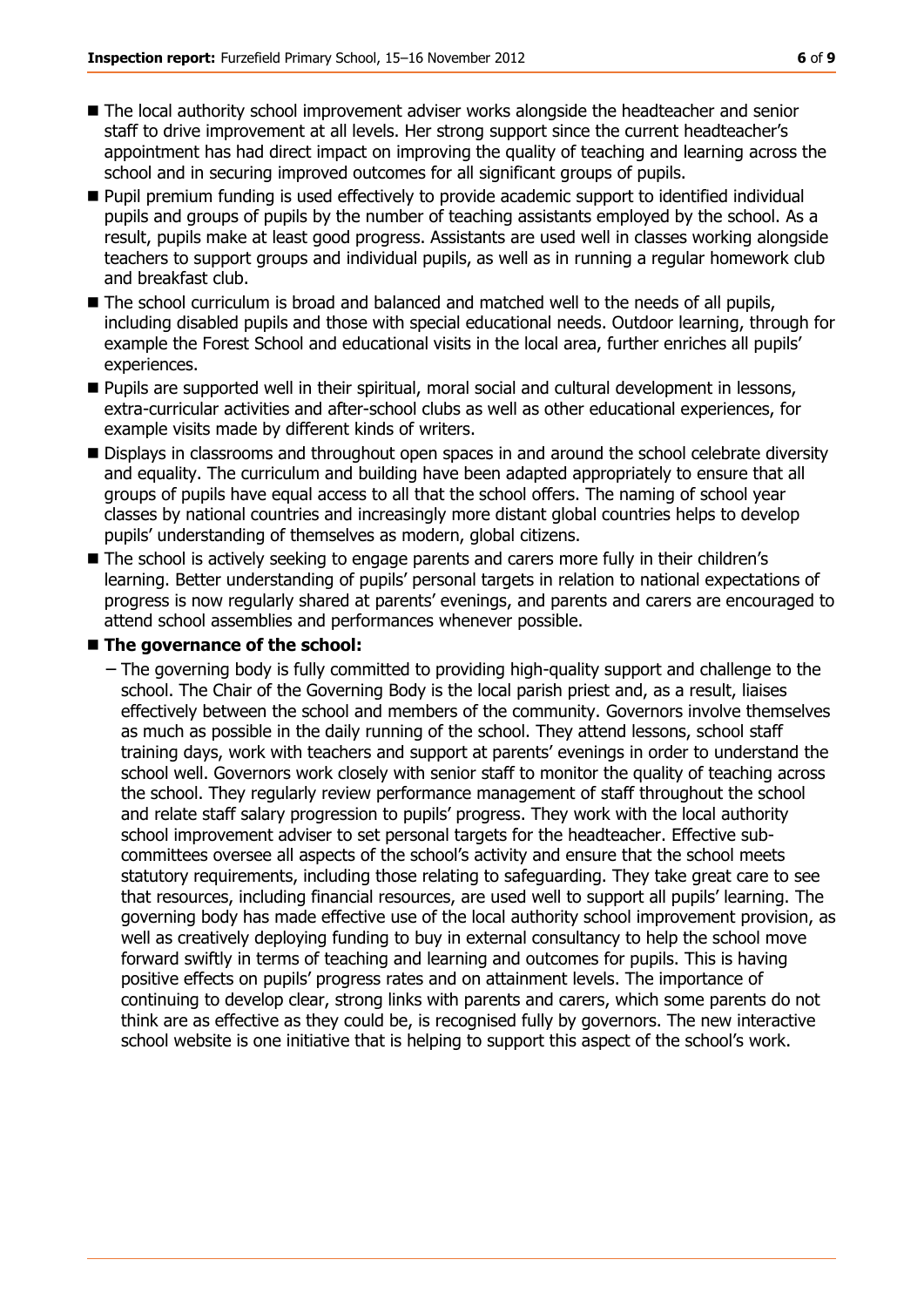## **What inspection judgements mean**

| <b>School</b> |                         |                                                                                                                                                                                                                                                                                                                                                                         |
|---------------|-------------------------|-------------------------------------------------------------------------------------------------------------------------------------------------------------------------------------------------------------------------------------------------------------------------------------------------------------------------------------------------------------------------|
| <b>Grade</b>  | <b>Judgement</b>        | <b>Description</b>                                                                                                                                                                                                                                                                                                                                                      |
| Grade 1       | Outstanding             | An outstanding school is highly effective in delivering outcomes<br>that provide exceptionally well for all its pupils' needs. This ensures<br>that pupils are very well equipped for the next stage of their<br>education, training or employment.                                                                                                                     |
| Grade 2       | Good                    | A good school is effective in delivering outcomes that provide well<br>for all its pupils' needs. Pupils are well prepared for the next stage<br>of their education, training or employment.                                                                                                                                                                            |
| Grade 3       | Requires<br>improvement | A school that requires improvement is not yet a good school, but it<br>is not inadequate. This school will receive a full inspection within<br>24 months from the date of this inspection.                                                                                                                                                                              |
| Grade 4       | Inadequate              | A school that has serious weaknesses is inadequate overall and<br>requires significant improvement but leadership and management<br>are judged to be Grade 3 or better. This school will receive regular<br>monitoring by Ofsted inspectors.                                                                                                                            |
|               |                         | A school that requires special measures is one where the school is<br>failing to give its pupils an acceptable standard of education and<br>the school's leaders, managers or governors have not<br>demonstrated that they have the capacity to secure the necessary<br>improvement in the school. This school will receive regular<br>monitoring by Ofsted inspectors. |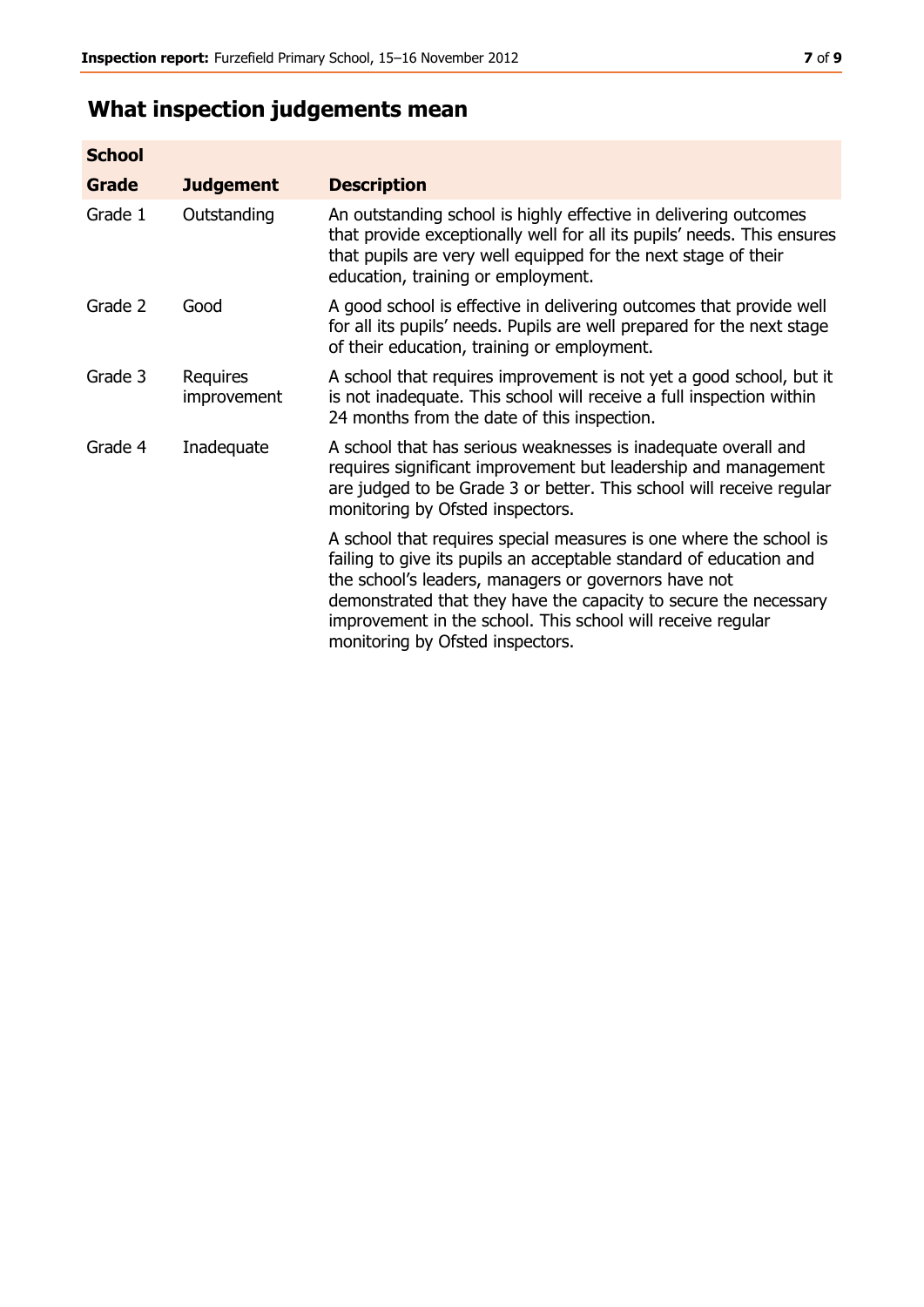### **School details**

| Unique reference number  | 125130 |
|--------------------------|--------|
| <b>Local authority</b>   | Surrey |
| <b>Inspection number</b> | 406291 |

This inspection of the school was carried out under section 5 of the Education Act 2005.

| <b>Type of school</b>                      | Primary                       |
|--------------------------------------------|-------------------------------|
| <b>School category</b>                     | Community                     |
| Age range of pupils                        | $3 - 11$                      |
| <b>Gender of pupils</b>                    | Mixed                         |
| <b>Number of pupils on the school roll</b> | 465                           |
| <b>Appropriate authority</b>               | The governing body            |
| <b>Chair</b>                               | Rev. Val Williams             |
| <b>Headteacher</b>                         | Susan Chrysanthou             |
| Date of previous school inspection         | 18-19 January 2011            |
| <b>Telephone number</b>                    | 01737 642842                  |
| <b>Fax number</b>                          | 01737 645201                  |
| <b>Email address</b>                       | info@furzefield.surrey.sch.uk |
|                                            |                               |